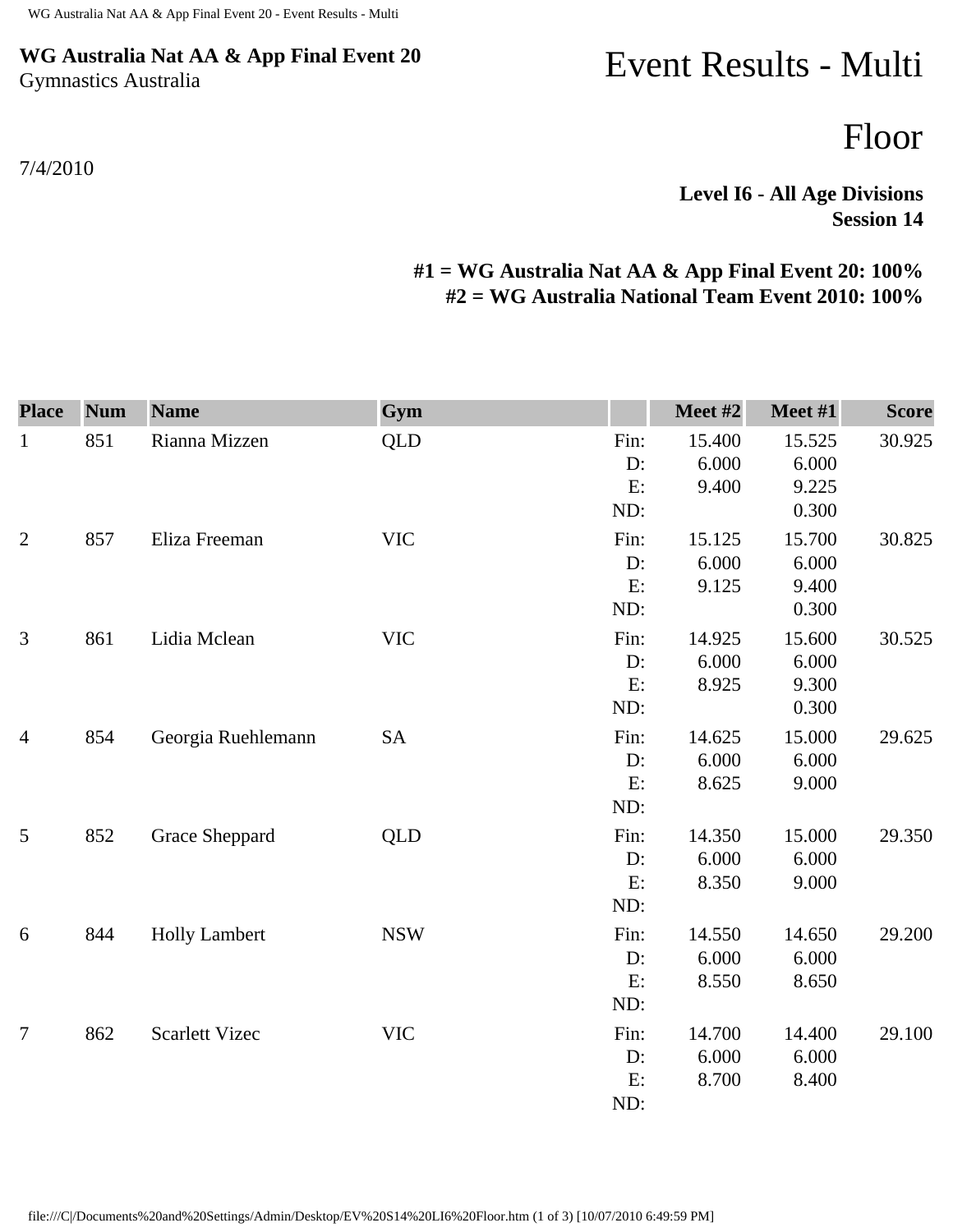WG Australia Nat AA & App Final Event 20 - Event Results - Multi

| $\, 8$ | 842 | Kayleigh Falconer      | <b>NSW</b> | Fin:<br>D:<br>E:<br>ND:    | 14.275<br>6.000<br>8.275          | 14.500<br>6.000<br>8.200<br>0.300    | 28.775 |
|--------|-----|------------------------|------------|----------------------------|-----------------------------------|--------------------------------------|--------|
| 9      | 846 | Erin Modaro            | <b>NSW</b> | Fin:<br>$D$ :<br>E:<br>ND: | 14.000<br>6.000<br>8.000          | 14.475<br>6.000<br>8.575<br>$-0.100$ | 28.475 |
| 10     | 850 | Tuuli Kallinen         | QLD        | Fin:<br>D:<br>E:<br>ND:    | 13.775<br>6.000<br>7.775          | 14.550<br>6.000<br>8.550             | 28.325 |
| 11     | 849 | Johanna Volos          | <b>NSW</b> | Fin:<br>D:<br>E:<br>ND:    | 13.875<br>6.000<br>7.875          | 14.325<br>6.000<br>8.025<br>0.300    | 28.200 |
| 12     | 859 | Dania Juricskay        | <b>VIC</b> | Fin:<br>D:<br>E:<br>ND:    | 13.950<br>5.400<br>8.550          | 14.125<br>6.000<br>8.125             | 28.075 |
| 13     | 858 | <b>Emily Haskayne</b>  | <b>VIC</b> | Fin:<br>D:<br>E:<br>ND:    | 13.800<br>5.400<br>8.100<br>0.300 | 14.250<br>6.000<br>7.950<br>0.300    | 28.050 |
| 14     | 864 | <b>Keeley Austin</b>   | <b>WA</b>  | Fin:<br>D:<br>E:<br>ND:    | 13.900<br>6.000<br>7.900          | 14.000<br>6.000<br>7.700<br>0.300    | 27.900 |
| 15     | 855 | Tegan Cox              | <b>VIC</b> | Fin:<br>D:<br>E:<br>ND:    | 13.925<br>5.700<br>8.225          | 13.800<br>5.700<br>7.800<br>0.300    | 27.725 |
| 16     | 841 | <b>Brooke Connolly</b> | <b>NSW</b> | Fin:<br>D:<br>E:<br>ND:    | 14.000<br>6.000<br>8.000          | 13.325<br>5.400<br>7.925             | 27.325 |
| 17     | 868 | Li-Anne Ng             | <b>WA</b>  | Fin:<br>D:<br>E:<br>ND:    | 13.675<br>5.400<br>8.275          | 13.575<br>5.400<br>8.175             | 27.250 |
| 18     | 848 | Kristen Venianakis     | <b>NSW</b> | Fin:<br>D:<br>E:<br>ND:    | 14.025<br>6.000<br>7.725<br>0.300 | 12.975<br>5.400<br>7.275<br>0.300    | 27.000 |